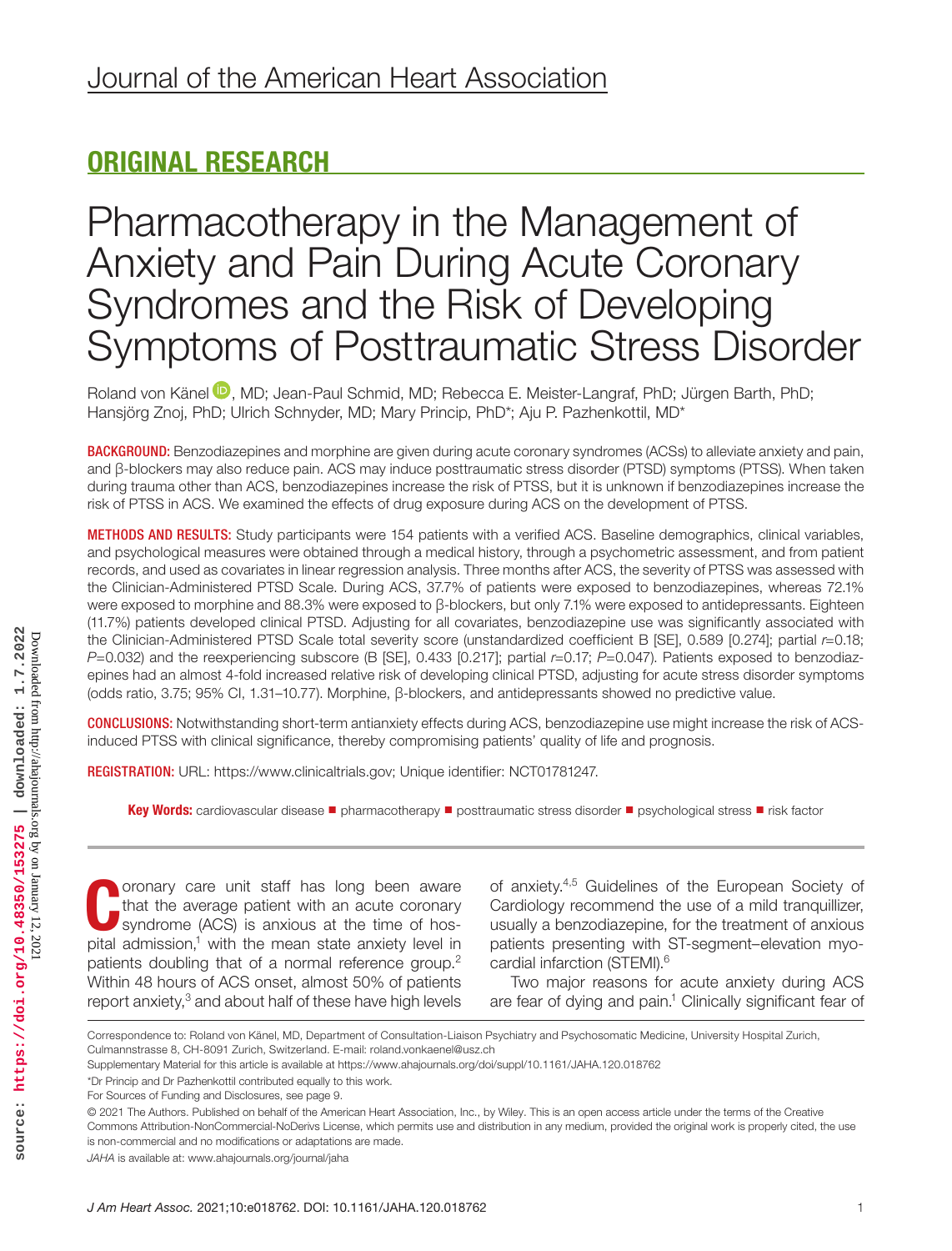### CLINICAL PERSPECTIVE

#### What Is New?

- Patients receiving benzodiazepines in the setting of an acute myocardial infarction had more severe infarction-induced posttraumatic stress symptoms of clinical significance at 3 months than patients not prescribed benzodiazepines.
- For individual posttraumatic stress symptom clusters, an association with benzodiazepine use was particularly observed for reexperiencing aspects of myocardial infarction, for instance in thoughts or dreams.
- The effect was independent of demographic factors, clinical and psychosocial variables, and concomitant exposure to morphine, β-blockers, and antidepressants.

#### What Are the Clinical Implications?

- Although benzodiazepines provide rapid relief from anxiety during myocardial infarction, they could contribute to posttraumatic stress in the longer-term.
- In the setting of an acute myocardial infarction, clinicians should prescribe benzodiazepines only with a clear indication, knowing that infarction-induced posttraumatic stress is associated with impaired quality of life and prognosis.
- As our findings are not from a randomized controlled trial, it is possible that patient characteristics leading to posttraumatic stress and the prescription of benzodiazepines were similar.

### Nonstandard Abbreviations and Acronyms

| ASD              | acute stress disorder                                         |
|------------------|---------------------------------------------------------------|
| <b>CAPS</b>      | Clinician-Administered Posttraumatic<br>Stress Disorder Scale |
| <b>GRACE</b>     | Global Registry of Acute Coronary<br><b>Fvents</b>            |
| <b>MI-SPRINT</b> | Myocardial Infarction-Stress<br>Prevention Intervention       |
| <b>PTSS</b>      | posttraumatic stress disorder<br>symptoms                     |

dying and acute distress occur in 2 of 3 patients during ACS and are strongly correlated with chest pain.<sup>7</sup> Intravenous opioids are usually necessary for effective pain relief, $6$  but the combination with benzodiazepine can reduce the use of morphine and its adverse effects.8,9 Benzodiazepines rapidly relieve the anxiety triggered by ischemic chest pain, thus counteracting a vicious cycle of pain, anxiety, and distress, associated with sympathetic activation causing increased

workload of the heart.<sup>10</sup> Intravenous β-blockers, applied to reduce malignant ventricular arrhythmias in patients with ACS,<sup>6</sup> have also marked pain-relieving effects.11 Patients often receive a combination of benzodiazepine, morphine, and β-blockers, although it is unknown how these drugs are to be combined to manage anxiety and pain during ACS most effectively.12

Induced by the traumatic experience of ACS as a life-threatening disease,<sup>13</sup> patients develop posttraumatic stress disorder (PTSD) in 4% and clinically significant PTSD symptoms (PTSS) in 12% after 1 to 12 months.14 Typical PTSS may include reexperiencing aspects of ACS in thoughts or dreams, avoidance of activities that remind of ACS, and hyperarousal symptoms.15 Notwithstanding their short-term antianxiety effects, benzodiazepines could be a risk factor for the development of ACS-induced PTSS, seen in critical illness survivors exposed to benzodiazepines in the intensive care unit.<sup>16</sup> Moreover, benzodiazepines increase the risk of developing PTSD at least 2-fold in patients who experience trauma, because benzodiazepines could interfere with the acute physiological stress response and memory-related processes necessary to cope with PTSS.17 On the other hand, a decrease in both pain and fear conditioning could explain less severe PTSS at follow-up in civilian and military patients who received morphine within hours of trauma.<sup>18,19</sup> Pain and fear of dying during ACS are risk factors for the development of PTSS, <sup>20,21</sup> but effects of morphine use on ACS-induced PTSS have not yet been investigated.<sup>13</sup> There is currently no meta-analytic evidence that antidepressants or the β-blocker propranolol prevents the development of PTSS after a traumatic event. $22,23$ However, one previous study observed lowered PTSS at 1 month in patients with β-blockers during emergency department evaluation for ACS.24

On the basis of the current evidence, the primary aim of our observational study was to test the hypothesis that exposure to benzodiazepines during ACS is associated with increased severity of PTSS 3 months later. Our secondary aim was to explore effects of morphine, β-blocker, and antidepressant exposure during ACS on ACS-induced PTSS at 3 months.

#### **METHODS**

#### Study Participants and Design

The data that support the findings of this study are available from the corresponding author on reasonable request. The participants of this study were enrolled in the MI-SPRINT (Myocardial Infarction–Stress Prevention Intervention) randomized controlled trial aimed at preventing the development of ACS-induced PTSS through an early behavioral intervention.<sup>25</sup> We did not include the intervention in the current analysis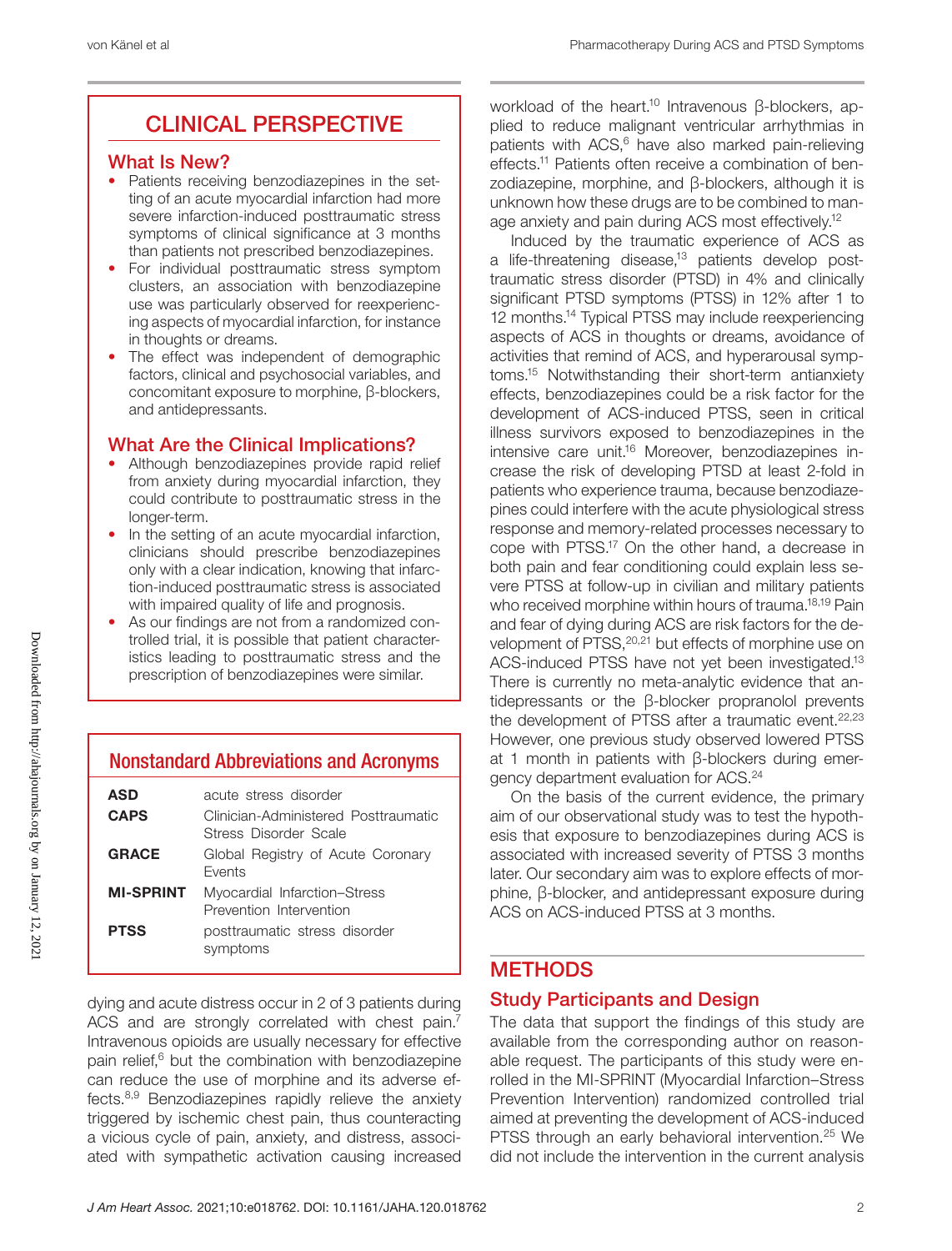because it showed no effect on interviewer-rated PTSS at 3-month follow up, the primary end point of the present study, which was assessed in 154 patients.26 We included patients aged ≥18 years with verified STEMI or non–ST-segment–elevation myocardial infarction (MI), stable circulation, and high peritraumatic distress, defined by numeric rating scores (range,  $0-10$ ) of  $\geq 5$  for pain plus  $\geq 5$  for fear of dying and/or helplessness during ACS.<sup>27</sup> We excluded patients with emergency coronary artery bypass grafting, diseases likely to cause death within 1 year, limited orientation, cognitive impairment, current severe depression, according to the cardiologist's medical history, suicidal ideations in the previous 2 weeks, and insufficient German skills; or when they participated in another randomized controlled trial. The local ethics committee approved the trial protocol, which was registered under [ClinicalTrials.gov](http://ClinicalTrials.gov) ([NCT01781247](http://clinicaltrials.gov/show/NCT01781247)). All patients provided written informed consent.

#### Baseline Measures

Baseline measures were obtained in the coronary care unit through a structured medical history, through psychometric assessment, and from patient records, including information on drugs to which patients were exposed during ACS. For benzodiazepines, opioids, and β-blockers, "drug exposure" referred to any use of these drugs during the short-term treatment phase of ACS. For antidepressants, "drug exposure" referred to the current use of antidepressants at the time of ACS. As a measure of socioeconomic status, we categorized educational level as high (university graduation, including applied sciences; or high school graduation/matura), medium (apprenticeship or vocational school), or low (lower than apprenticeship or vocational school).<sup>28</sup> We used the GRACE (Global Registry of Acute Coronary Events) score to estimate the cumulative mortality/recurrent ACS risk in the following 6 months. $29$  The Charlson comorbidity index was used as an estimate of low, medium, or high 10-year mortality risk.<sup>30</sup> Self-rated health with reference to the time before ACS was assessed with the EuroQol Visual Analogue Scale ([https://euroq](https://euroqol.org/euroqol/) [ol.org/euroqol/\)](https://euroqol.org/euroqol/), ranging from 0 ("worst imaginable health state") to 100 ("best imaginable health state").<sup>31</sup> For information on lifetime depression, patients were asked the question, "Have you ever had a depression in your life? (yes/no)." We used the 19-item self-rating Acute Stress Disorder Scale to measure acute stress disorder (ASD) symptoms of dissociation, reexperiencing, avoidance, and arousal, which had occurred "since the heart attack."32 Each item is rated on a 5-point Likert scale (0 indicates "not at all"; and 4, "extremely"; total severity score, 0–76). In patients who completed all items, the Cronbach α

for the scale was 0.83. We measured negative mood with the Global Mood Scale,<sup>33</sup> asking participants to rate the extent to which they felt each of 10 mood states "at the moment" on a 5-point Likert Scale (0 indicates "not at all"; and 4, "extremely"; total severity scale, 0-40). Typical items are "fatigued," "insecure," and "helpless." In patients who completed all items, the Cronbach α for the scale was 0.85.

#### Assessment and Classification of PTSS

Three months after ACS, we assessed ACS-induced PTSS with the Clinician-Administered PTSD Scale (CAPS) on the basis of *Diagnostic and Statistical Manual of Mental Disorders, Fourth Edition (DSM-IV*), criteria.34 Trained interviewers, blinded to the intervention assignment, rated the frequency and intensity of each of the 17 PTSS, referring to the prior month between 0 ("never") and 4 ("almost always"); the total PTSS severity score is 0 to 136. As an indication of the clinical relevance of PTSS, we additionally classified patients as "full PTSD," "subsyndromal PTSD," or "non-PTSD" on the basis of whether they met criteria for the presence or absence of symptom clusters.<sup>35</sup> One of 5 symptoms is required for the reexperiencing cluster, 3 of 7 symptoms are required for the avoidance/numbing cluster, and 2 of 5 symptoms are required for the hyperarousal cluster. Patients who met criteria for all 3 symptom clusters were diagnosed with full PTSD. Patients who met criteria for the reexperiencing cluster and either the avoidance/numbing or the hyperarousal cluster were diagnosed with subsyndromal PTSD. Patients who met full or subsyndromal criteria for PTSD were lumped together and defined as patients with "clinical PTSD." Patients who met criteria for either one or no symptom cluster were non-PTSD cases. The Cronbach α was 0.79 for the CAPS total scale, 0.68 for the reexperiencing scale, 0.66 for the avoidance/numbing scale, and 0.44 for the hyperarousal scale, indicating moderate-to-good internal consistency, except for the hyperarousal scale.

#### Statistical Analysis

Data were analyzed using SPSS 26.0 for Windows (SPSS Inc, Chicago, IL) with 2-tailed significance of *P*<0.05. We used multiple imputation to replace missing values, applying the default method "automatic." This imputation method scans the data to determine the best imputation method (fully conditional specification or monotone). The following variables were used for the imputation model: STEMI, age, sex, education, GRACE score, Charlson comorbidity index, self-rated health, depression history, pain during MI, fear of dying during MI, ASD symptoms, negative mood, all drugs, and all CAPS scores. Five imputations were performed, as the percentage of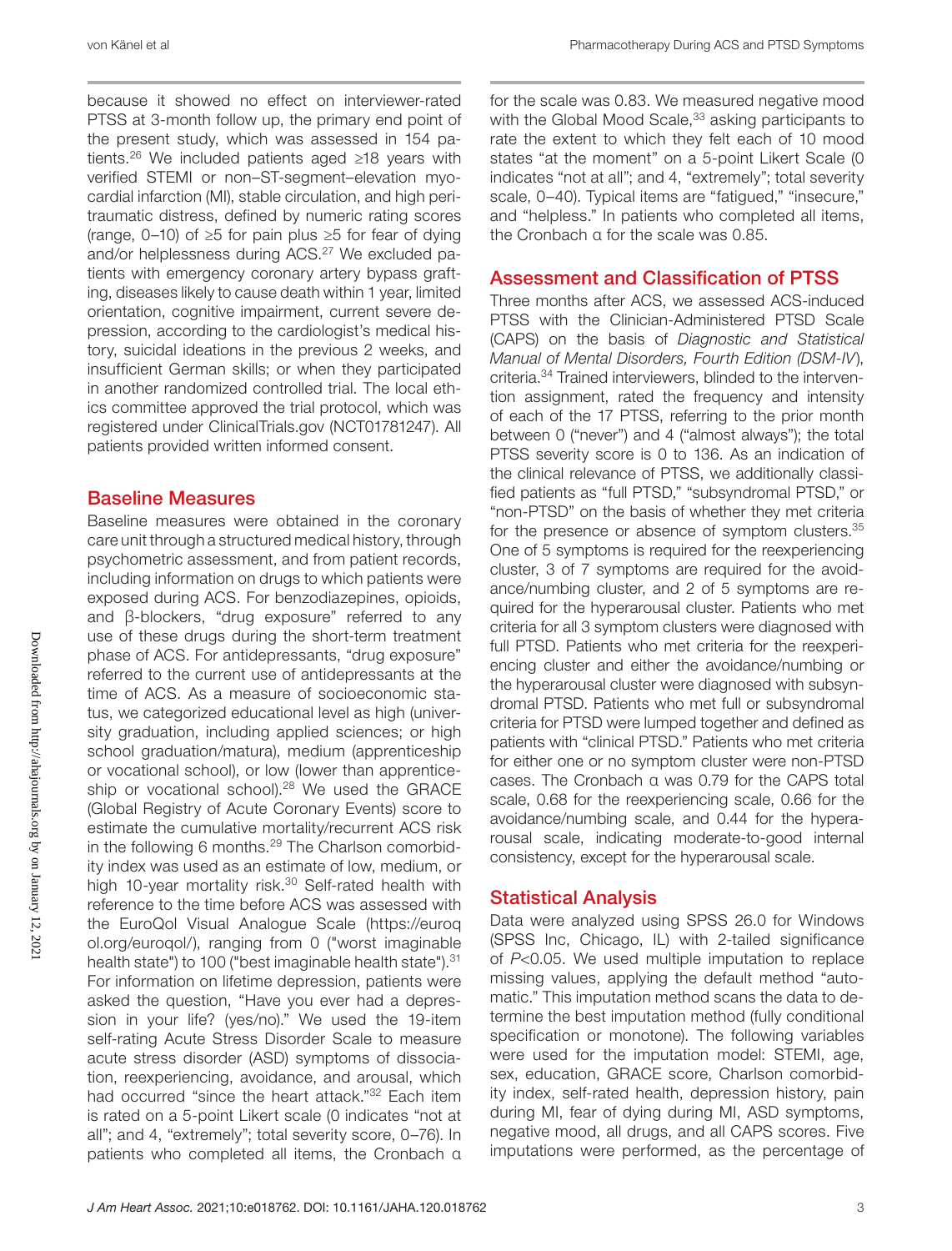missing values across all variables in the analysis was only 3.6% (111 of totally 2969 values missing). Specifically, missing values were n=1 for index MI, education, and antidepressants; n=3 for lifetime depression history; n=4 for β-blockers; n=5 for benzodiazepine and morphine use; n=12 for GRACE score; n=25 for ASD Scale score; n=26 for self-rated health; and n=28 for negative mood. The Little Missing Completely at Random test indicated that quantitative variables were completely missing at random (*P*=0.39). Nonnormal variables were not transformed before the imputation. However, after imputation, for further analyses, CAPS, GRACE, and ASD Scale scores were square root transformed to approximate a more normal distribution. There were no significant differences in CAPS scores and the proportion of benzodiazepine, morphine, β-blocker, and antidepressant use between participants with (n=114) and those without (n=40) complete data (all *P*>0.27).

We used independent-sample *t*-test or  $x^2$  test to determine group differences in parametric and nonparametric variables, respectively, and the Kendall τ-b to estimate the correlation between drug exposure and patient characteristics. We performed univariable and multivariable linear regression analyses to determine associations of drug exposure with the CAPS total severity score (primary outcome) and the scores of the 3 PTSS clusters (secondary outcomes). For the multivariable analyses, covariates were selected on the basis of the literature on risk factors for cardiac disease–induced PTSS and associations of β-blocker or benzodiazepine exposure with the development of PTSS in trauma survivors.<sup>13,24,36</sup> To avoid overfitting, we limited the number of predictors to 15 (11 covariates and 4 drugs). We considered demographics (sex, age, and education), clinical variables (GRACE score, Charlson comorbidity index, and self-rated health), and psychological measures (pain and fear of dying during ACS, depression history, ASD symptoms, and negative mood). For a complementary analysis, we used logistic regression to estimate the relative risk of developing clinical PTSD with drug exposure, adjusting for covariates, which were significant and independent predictors of the CAPS total score in the linear regression model. Regression output revealed no influential outliers or concern for multicollinearity in the set of predictor variables.

#### **RESULTS**

#### Patient Characteristics

Three months after ACS, 1 patient was diagnosed with full PTSD and 17 patients were diagnosed with subsyndromal PTSD, bringing the total number of patients diagnosed with clinical PTSD to 18,

a prevalence of 11.7%. Table 1 shows the baseline characteristics and CAPS scores at 3 months of the 154 study participants as a whole group and in a group comparison between patients with versus without clinical PTSD. Most of the study participants were men, were well educated, and showed rather low medical comorbidity. The vast majority were treated in the coronary care unit with opioids (morphine in all cases) and β-blockers (metoprolol in ≈90% of cases). Slightly more than a third received benzodiazepines (lorazepam in ≈80% of cases). Three patients reported current use of benzodiazepines before the ACS, 1 in the group with clinical PTSD and 2 in the group with no PTSD; all 3 also received a benzodiazepine during ACS. A total of 45 (29.2%) patients reported having had depression in the past, and only 11 (7.1%) patients reported current use of antidepressants. Compared with those without clinical PTSD, patients with clinical PTSD were significantly younger, were more often diagnosed with STEMI than non–ST-segment–elevation MI, and had more severe negative mood and, as expected, more severe PTSS. Patients with clinical PTSD were also more frequently exposed to benzodiazepines, although not morphine, β-blockers, or antidepressants, than those without clinical PTSD. The study sample characteristics stratified by benzodiazepine use are shown in Table 2.

#### Associations Between Drug Exposure and Baseline Characteristics of Patients

There were several zero-order correlations between drug exposure at admission and patients' baseline characteristics. The use of benzodiazepine was associated with increased fear of dying (*r*=0.16; *P*=0.048) and increased negative mood (*r*=0.24; *P*=0.002). Morphine administration was associated with STEMI (*r*=0.18; *P*=0.025) and increased fear of dying (*r*=0.19; *P*=0.021). Administration of β-blockers was associated with STEMI (*r*=0.39; *P*<0.001) and a higher Charlson comorbidity index (*r*=0.17; *P*=0.043). Exposure to antidepressants was associated with lower self-rated health (*r*=−0.22; *P*=0.009), depression history (*r*=0.16; *P*=0.046), and increased negative mood (*r*=0.18; *P*=0.042).

#### Association Between Drug Exposure and PTSS After 3 Months *Total PTSS Severity*

The regressions of the CAPS total severity score on drug use at admission, subsequently adjusted for blocks of covariates, are summarized in Table 3. The use of benzodiazepine was significantly associated with a higher CAPS total score in all models. Partial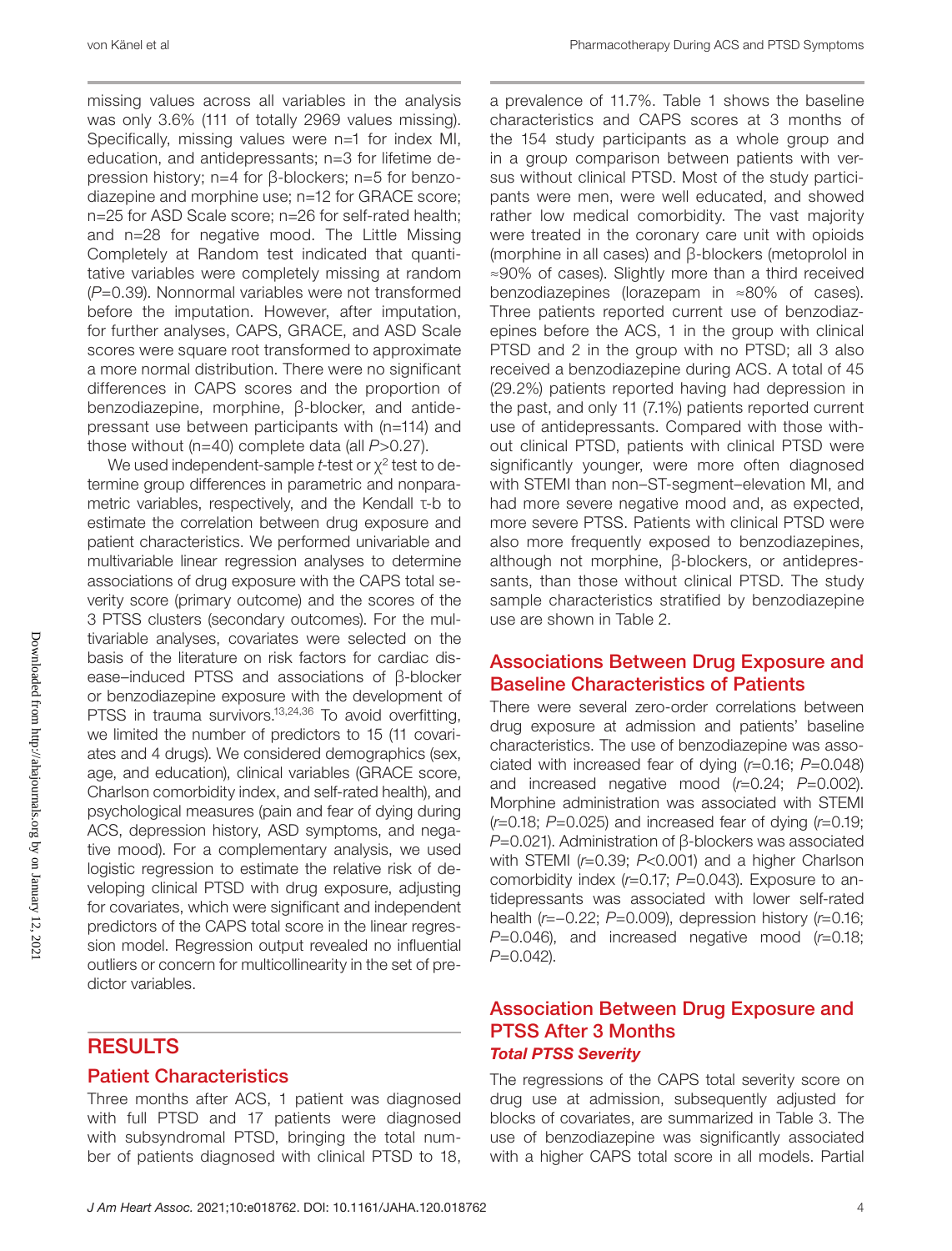| Variable                          | All $(n=154)$                 | Clinical PTSD (n=18)        | No PTSD (n=136)               | P Value |  |  |
|-----------------------------------|-------------------------------|-----------------------------|-------------------------------|---------|--|--|
| Age, mean (SD), y                 | 58.7 (10.9)                   | 53.8 (9.5)                  | 59.4 (10.9)                   | 0.039   |  |  |
| Male sex, n (%)                   | 130 (84.4)                    | 16 (88.9)                   | 114 (87.7)                    | 0.741   |  |  |
| Educational level, n (%)          |                               |                             |                               |         |  |  |
| High/medium/low                   | 29 (18.8)/114 (74.0)/11 (7.2) | 0(0)/17(94.4)/1(5.6)        | 29 (21.3)/97 (71.3)/10 (7.4)  | 0.078   |  |  |
| ST-segment-elevation MI, n (%)    | 110(71.4)                     | 17 (94.4)                   | 93 (68.4)                     | 0.022   |  |  |
| GRACE score, median (IQR)         | 102.5 (84.7-118.4)            | 95.7 (84.2-121.3)           | 102.7 (84.7-118.0)            | 0.884   |  |  |
| Charlson comorbidity index, n (%) |                               |                             |                               |         |  |  |
| Low/medium/high                   | 88 (57.2)/39 (25.3)/27 (17.5) | 12 (66.7)/4 (22.2)/2 (11.1) | 76 (55.9)/35 (25.7)/25 (18.4) | 0.644   |  |  |
| Self-rated health, mean (SD)      | 73.5 (17.4)                   | 68.6 (24.7)                 | 74.1 (18.5)                   | 0.352   |  |  |
| Depression history (yes), n (%)   | 45 (29.2)                     | 8(44.4)                     | 37(27.2)                      | 0.135   |  |  |
| Pain score, mean (SD)             | 7.9(1.6)                      | 7.8(1.7)                    | 7.9(1.6)                      | 0.553   |  |  |
| Fear of dying score, mean (SD)    | 5.1(2.9)                      | 6.2(2.8)                    | 4.9(2.9)                      | 0.072   |  |  |
| ASD symptoms, median (IQR)        | 16.2 (9.2-23.0)               | 17.8 (11.0-27.0)            | 15.3 (9.0-23.0)               | 0.388   |  |  |
| Negative mood, mean (SD)          | 14.2(6.8)                     | 17.4(4.5)                   | 13.8(6.9)                     | 0.012   |  |  |
| Benzodiazepine, n (%)             | 58 (37.7)                     | 12(66.7)                    | 46 (33.8)                     | 0.007   |  |  |
| Morphine, n (%)                   | 111(72.1)                     | 13 (72.2)                   | 98 (72.1)                     | 0.936   |  |  |
| B-Blocker, n (%)                  | 136 (88.3)                    | 18 (100)                    | 118 (86.8)                    | 0.168   |  |  |
| Antidepressant, n (%)             | 11(7.1)                       | 3(16.7)                     | 8(5.9)                        | 0.198   |  |  |
| CAPS scores, median (IQR)         |                               |                             |                               |         |  |  |
| Total symptom severity            | $8(3.0 - 15.0)$               | 27.5 (23.0-39.8)            | $6.5(2.0-11.8)$               | < 0.001 |  |  |
| Reexperiencing symptoms           | $2(0-3.3)$                    | $11.0(9.0-13.0)$            | $0(0-2.0)$                    | < 0.001 |  |  |
| Avoidance/numbing<br>symptoms     | $2(0-4.0)$                    | $7.5(2.0-13.5)$             | $1.5(0-3.0)$                  | < 0.001 |  |  |
| Hyperarousal symptoms             | $4(2.0 - 7.3)$                | $12.0(9.3 - 16.0)$          | $4.0(2.0 - 6.0)$              | < 0.001 |  |  |

| Table 1. Characteristics of All Study Participants and Between Groups With and Without Clinical PTSD |  |  |  |  |  |  |
|------------------------------------------------------------------------------------------------------|--|--|--|--|--|--|
|------------------------------------------------------------------------------------------------------|--|--|--|--|--|--|

The category "Clinical PTSD" includes 1 patient with full PTSD and 17 patients with subsyndromal PTSD. ASD indicates acute stress disorder; CAPS, Clinician-Administered PTSD Scale; GRACE, Global Registry of Acute Coronary Events; IQR, interquartile range; MI, myocardial infarction; and PTSD, posttraumatic stress disorder.

correlation coefficients *r* for the association between benzodiazepine use and the CAPS total score ranged between 0.18 (fully covariate-adjusted model 5) and 0.25 (model 4, adjusted for the other drugs and demographic and clinical variables), suggesting small, but clinically significant, effects. The results for the CAPS total severity score did not change when the 3 participants who had received a benzodiazepine before ACS were excluded from the analysis (fully covariateadjusted model 5: B [SE], 0.632 [0.276]; partial *r*=0.20; *P*=0.022). In contrast to benzodiazepine exposure, exposure to morphine, β-blockers, or antidepressants during MI showed no significant association with the CAPS total score at 3 months in any model.

#### *Individual PTSS Clusters*

In the univariable model, benzodiazepine use was significantly associated with both CAPS reexperiencing (B [SE], 0.547 [0.204]; partial *r*=0.22; *P*=0.008) and avoidance/numbing (B [SE], 0.512 [0.202]; partial *r*=0.20; *P*=0.011) scores, but not hyperarousal scores (P=0.21) after 3 months. Benzodiazepine use remained significantly associated with reexperiencing (B [SE], 0.433 [0.217]; partial *r*=0.17; *P*=0.047) but not avoidance/numbing (*P*=0.098) scores, after adjusting for exposure to morphine, β-blockers, and antidepressants, age, sex, education, GRACE score, Charlson comorbidity index, self-rated health, depression history, pain and fear of dying during MI, ASD symptoms, and negative mood. The result for reexperiencing symptoms was maintained in the fully covariate-adjusted model, when the 3 participants who had received a benzodiazepine before ACS were excluded from the analysis (B [SE], 0.489 [0.216]; partial *r*=0.20; *P*=0.024). There were no significant associations of morphine, β-blocker, or antidepressant exposure during MI with any of the 3 CAPS symptom clusters at 3 months, both in univariable and fully adjusted multivariable analyses (statistics not shown).

#### Associations Between Covariates and PTSS After 3 Months

In the univariable analysis, shown in Table 2, there were several baseline demographic factors, clinical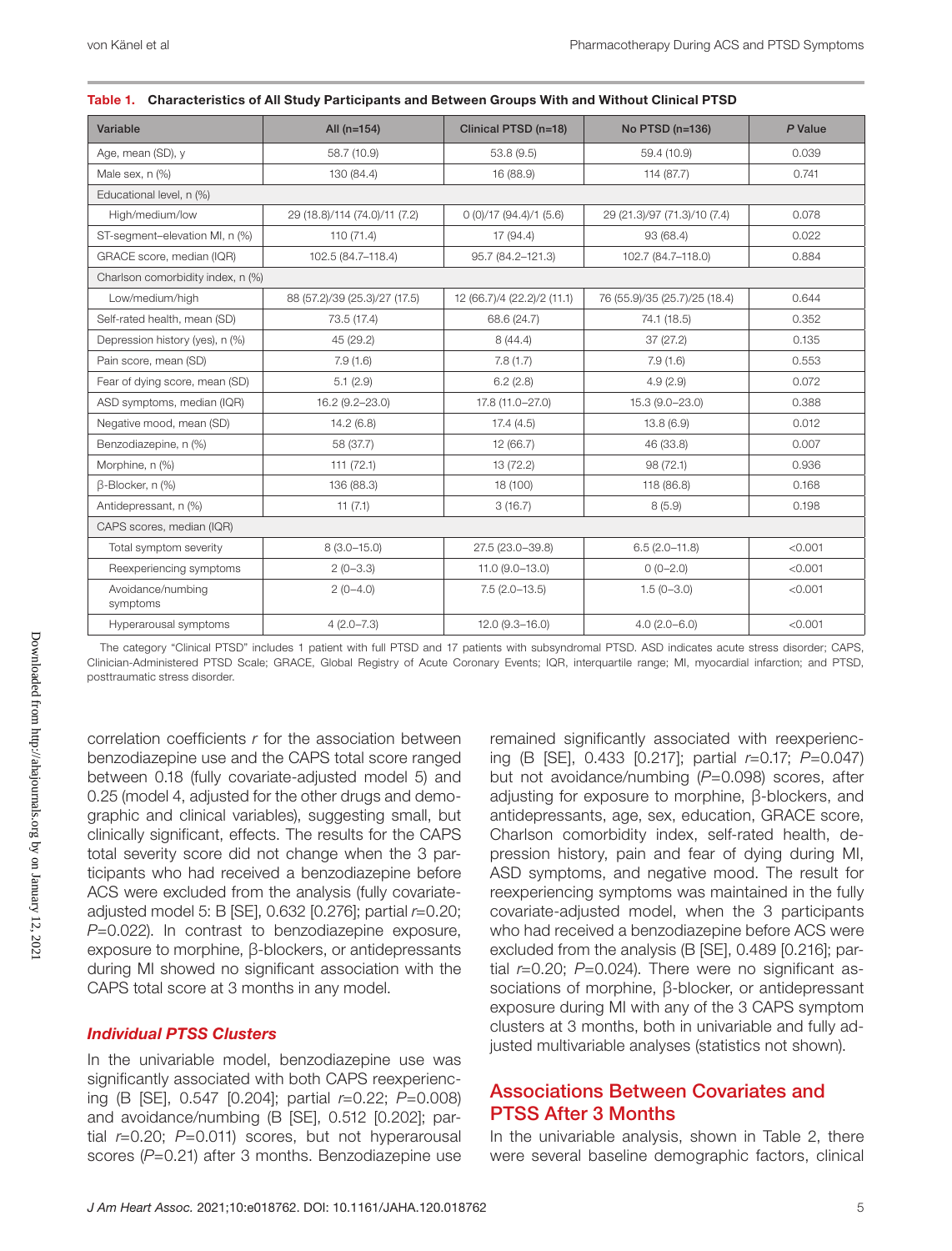| Variable                        | Benzodiazepine Use (n=58)    | No Benzodiazepines (n=96)     |
|---------------------------------|------------------------------|-------------------------------|
| Age, mean (SD), y               | 58.3 (11.0)                  | 58.9 (11.8)                   |
| Male sex, n (%)                 | 51(82.3)                     | 79 (87.9)                     |
| Educational level, n (%)        |                              |                               |
| High/medium/low                 | 9 (15.5)/48 (82.8)/1 (1.7)   | 20 (20.8)/66 (68.8)/10 (10.4) |
| ST-segment-elevation MI, n (%)  | 47 (81.0)                    | 64 (66.7)                     |
| GRACE score, median (IQR)       | 105.2 (86.8-121.5)           | 101.5 (84.0-114.2)            |
| Charlson index, n (%)           |                              |                               |
| Low/medium/high                 | 33 (56.9)/17 (29.3)/8 (13.8) | 55 (57.3)/22 (22.9)/19 (19.8) |
| Self-rated health, mean (SD)    | 76.1 (17.8)                  | 71.9 (20.0)                   |
| Depression history (yes), n (%) | 13 (22.4)                    | 32 (33.3)                     |
| Pain score, mean (SD)           | 8.0(1.8)                     | 7.8(1.5)                      |
| Fear of dying score, mean (SD)  | 5.7(3.2)                     | 4.7(2.7)                      |
| ASD symptoms, median (IQR)      | 20.4 (11.9-25.2)             | 13.9 (9.2-22.0)               |
| Negative mood, mean (SD)        | 16.9(6.5)                    | 12.6(7.4)                     |
| Morphine, n (%)                 | 45 (77.6)                    | 66 (68.8)                     |
| β-Blocker, n (%)                | 52 (89.7)                    | 84 (87.5)                     |
| Antidepressant, n (%)           | 3(5.2)                       | 8(8.3)                        |
| Clinical PTSD, n (%)            | 12 (20.7)                    | 6(6.3)                        |
| CAPS scores, median (IQR)       |                              |                               |
| Total symptom severity          | $9.6(4.0 - 22.0)$            | $7.0(2.2 - 12.0)$             |
| Reexperiencing symptoms         | $2.0(0-6.1)$                 | $0(0-3.0)$                    |
| Avoidance/numbing symptoms      | $2.0(0-6.0)$                 | $1.9(0 - 3.0)$                |
| Hyperarousal symptoms           | $5.1(2.0 - 8.0)$             | $4.0(2.0 - 7.0)$              |

|  |  | Table 2. Characteristics of All Study Participants, Stratified by Benzodiazepine Use |  |  |
|--|--|--------------------------------------------------------------------------------------|--|--|
|--|--|--------------------------------------------------------------------------------------|--|--|

The category "Clinical PTSD" includes 1 patient with full PTSD and 17 patients with subsyndromal PTSD. ASD indicates acute stress disorder; CAPS, Clinician-Administered PTSD Scale; GRACE, Global Registry of Acute Coronary Events; IQR, interquartile range; MI, myocardial infarction; and PTSD, posttraumatic stress disorder.

variables, and psychological measures, which were significantly associated with the CAPS total severity score after 3 months. Younger patients and those with lower self-rated health, a history of depression, greater fear of dying during MI, more severe ASD symptoms, and negative mood showed a higher CAPS total score at 3 months. However, in the fully adjusted model 5, only ASD symptoms emerged as a significant and independent predictor of the CAPS total score. Moreover, adjusting for all covariates, there were independent associations of ASD symptoms with CAPS reexperiencing (B [SE], 0.186 [0.078]; *P*=0.017), avoidance/numbing (B [SE], 0.196 [0.082]; *P*=0.017), and hyperarousal (B [SE], 0.210 [0.078]; *P*=0.007) scores, and of higher education with lower reexperiencing scores (B [SE], −0.629 [0.191]; *P*=0.001).

#### Association Between Drug Exposure and Clinical PTSD

As all participants with clinical PTSD had received β-blockers, odds ratios (ORs) could only be calculated for benzodiazepine, morphine, and antidepressant exposure. Patients with benzodiazepine use had

an almost 4-fold increased risk of developing clinical PTSD relative to patients who did not receive a benzodiazepine (OR, 3.89; 95% CI, 1.37–11.04). This result changed little with additional adjustment for ASD symptoms (OR, 3.75; 95% CI, 1.31–10.77) or exposure to morphine and antidepressants (OR, 4.31; 95% CI, 1.46–12.74). In contrast, exposure to morphine (OR, 1.02; 95% CI, 0.34–3.09) or antidepressants (OR, 3.39; 95% CI, 0.79–14.43) was not significantly associated with an increased risk of developing clinical PTSD; these results did not change with additional adjustment for ASD symptoms. The detailed logistic linear regression models for these analyses are presented in Table S1.

#### **DISCUSSION**

As a novelty, the main finding of our study was that patients who received a benzodiazepine within hours of acute MI had more severe PTSS 3 months later compared with patients not exposed to a benzodiazepine. This association was robust with adjustment for the effects of exposure to morphine and β-blockers, current use of antidepressants, and a range of previously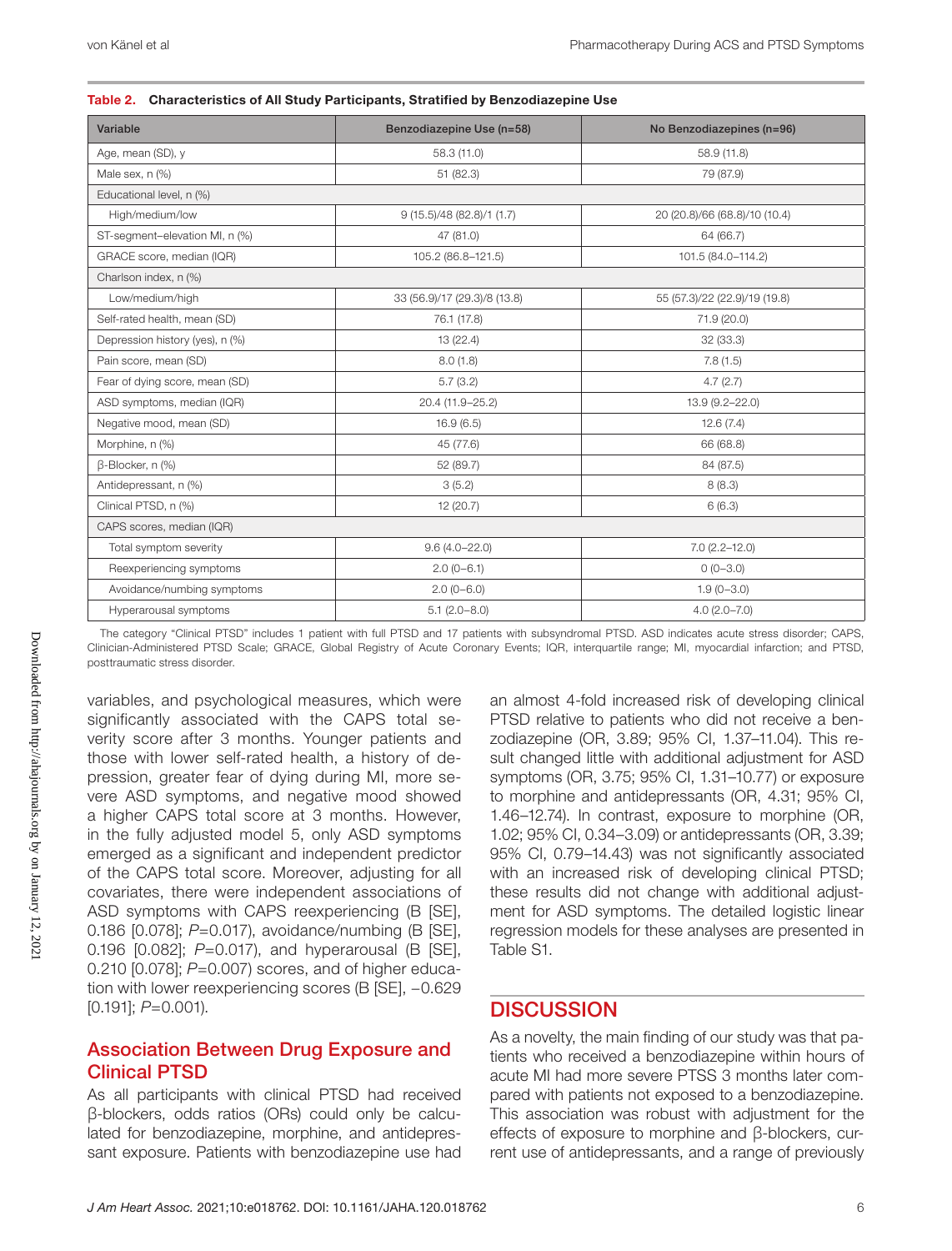| Table 3.                                                                                                                                                                                                                                                                                                                                                                | Univariable and Multivariable Linear Association |         |                 |               | ons Between Drug Use at Admission and Total PTSS Severity 3 Months After MI |         |                 |         |                                                                                                                                             |         |
|-------------------------------------------------------------------------------------------------------------------------------------------------------------------------------------------------------------------------------------------------------------------------------------------------------------------------------------------------------------------------|--------------------------------------------------|---------|-----------------|---------------|-----------------------------------------------------------------------------|---------|-----------------|---------|---------------------------------------------------------------------------------------------------------------------------------------------|---------|
|                                                                                                                                                                                                                                                                                                                                                                         | Model <sub>1</sub>                               |         | Model 2         |               | Model 3                                                                     |         | Model 4         |         | Model 5                                                                                                                                     |         |
| Variables Entered                                                                                                                                                                                                                                                                                                                                                       | B (SE)                                           | P Value | B (SE)          | <b>PValue</b> | B (SE)                                                                      | P Value | B (SE)          | P Value | B(SE)                                                                                                                                       | P Value |
| Benzodiazepine use                                                                                                                                                                                                                                                                                                                                                      | 0.688 (0.268)                                    | 0.010   | 0.694 (0.271)   | 0.011         | 0.721 (0.266)                                                               | 0.007   | 0.805(0.266)    | 0.003   | 0.589(0.274)                                                                                                                                | 0.032   |
| Morphine use                                                                                                                                                                                                                                                                                                                                                            | $-0.037(0.298)$                                  | 0.902   | $-0.154(0.309)$ | 0.618         | $-0.173(0.307)$                                                             | 0.574   | $-0.103(0.299)$ | 0.730   | $-0.072(0.296)$                                                                                                                             | 0.809   |
| <b>B-Blocker use</b>                                                                                                                                                                                                                                                                                                                                                    | 0.314(0.418)                                     | 0.453   | 0.336(0.423)    | 0.427         | 0.481(0.418)                                                                | 0.250   | 0.589 (0.432)   | 0.173   | 0.582(0.421)                                                                                                                                | 0.167   |
| Antidepressant use                                                                                                                                                                                                                                                                                                                                                      | $-0.084(0.551)$                                  | 0.878   | $-0.064(0.552)$ | 0.908         | $-0.131(0.542)$                                                             | 0.809   | $-0.641(0.556)$ | 0.250   | $-0.578(0.530)$                                                                                                                             | 0.275   |
| Age                                                                                                                                                                                                                                                                                                                                                                     | $-0.025(0.012)$                                  | 0.038   |                 |               | $-0.026(0.012)$                                                             | 0.029   | $-0.035(0.016)$ | 0.034   | $-0.025(0.016)$                                                                                                                             | 0.129   |
| Male sex                                                                                                                                                                                                                                                                                                                                                                | $-0.480(0.363)$                                  | 0.186   |                 |               | $-0.616(0.357)$                                                             | 0.084   | $-0.579(0.351)$ | 0.099   | $-0.488(0.344)$                                                                                                                             | 0.155   |
| High education                                                                                                                                                                                                                                                                                                                                                          | $-0.311(0.266)$                                  | 0.242   |                 |               | $-0.397(0.262)$                                                             | 0.130   | $-0.457(0.258)$ | 0.077   | $-0.456(0.251)$                                                                                                                             | 0.069   |
| <b>GRACE</b> score                                                                                                                                                                                                                                                                                                                                                      | $-0.075(0.103)$                                  | 0.471   |                 |               |                                                                             |         | 0.036(0.144)    | 0.800   | $-0.030(0.142)$                                                                                                                             | 0.835   |
| Charlson comorbidity index                                                                                                                                                                                                                                                                                                                                              | 0.051 (0.172)                                    | 0.293   |                 |               |                                                                             |         | 0.050 (0.177)   | 0.779   | 0.086 (0.166)                                                                                                                               | 0.606   |
| Self-rated health                                                                                                                                                                                                                                                                                                                                                       | $-0.019(0.008)$                                  | 0.016   |                 |               |                                                                             |         | $-0.027(0.008)$ | 0.001   | $-0.015(0.009)$                                                                                                                             | 0.098   |
| Depression history                                                                                                                                                                                                                                                                                                                                                      | 0.635(0.287)                                     | 0.027   |                 |               |                                                                             |         |                 |         | 0.328(0.310)                                                                                                                                | 0.291   |
| Pain during MI                                                                                                                                                                                                                                                                                                                                                          | $-0.051(0.081)$                                  | 0.530   |                 |               |                                                                             |         |                 |         | $-0.109(0.077)$                                                                                                                             | 0.157   |
| Fear of dying during MI                                                                                                                                                                                                                                                                                                                                                 | 0.130 (0.044)                                    | 0.003   |                 |               |                                                                             |         |                 |         | 0.041 (0.046)                                                                                                                               | 0.380   |
| ASD symptoms                                                                                                                                                                                                                                                                                                                                                            | 0.460 (0.091)                                    | 0.007   |                 |               |                                                                             |         |                 |         | 0.325(0.101)                                                                                                                                | 0.001   |
| Negative mood                                                                                                                                                                                                                                                                                                                                                           | 0.070 (0.020)                                    | 0.001   |                 |               |                                                                             |         |                 |         | 0.016 (0.022)                                                                                                                               | 0.468   |
| 3 plus additional adjustment for clinical variables. Model 5, model 4 plus additional adjustment for psychological variables. ASD indicates acute stress disorder; GRACE, Global Registry of Acute Coronary Events; MI,<br>myocardial infarction; and PTSS, posttraumatic stress disorder symptoms.<br>Results are shown for square root-transformed PTSS scores. Model |                                                  |         |                 |               |                                                                             |         |                 |         | 1, univariable associations with PTSS. Model 2, drugs entered in one block. Model 3, drug effects adjusted for demographics. Model 4, model |         |

| i<br>Ē                                                                                                                                                                                                                               |  |
|--------------------------------------------------------------------------------------------------------------------------------------------------------------------------------------------------------------------------------------|--|
|                                                                                                                                                                                                                                      |  |
|                                                                                                                                                                                                                                      |  |
|                                                                                                                                                                                                                                      |  |
|                                                                                                                                                                                                                                      |  |
|                                                                                                                                                                                                                                      |  |
|                                                                                                                                                                                                                                      |  |
|                                                                                                                                                                                                                                      |  |
|                                                                                                                                                                                                                                      |  |
|                                                                                                                                                                                                                                      |  |
|                                                                                                                                                                                                                                      |  |
|                                                                                                                                                                                                                                      |  |
|                                                                                                                                                                                                                                      |  |
|                                                                                                                                                                                                                                      |  |
|                                                                                                                                                                                                                                      |  |
|                                                                                                                                                                                                                                      |  |
|                                                                                                                                                                                                                                      |  |
|                                                                                                                                                                                                                                      |  |
|                                                                                                                                                                                                                                      |  |
|                                                                                                                                                                                                                                      |  |
|                                                                                                                                                                                                                                      |  |
|                                                                                                                                                                                                                                      |  |
|                                                                                                                                                                                                                                      |  |
|                                                                                                                                                                                                                                      |  |
|                                                                                                                                                                                                                                      |  |
|                                                                                                                                                                                                                                      |  |
|                                                                                                                                                                                                                                      |  |
| $\begin{array}{c} \hline \end{array}$                                                                                                                                                                                                |  |
|                                                                                                                                                                                                                                      |  |
|                                                                                                                                                                                                                                      |  |
|                                                                                                                                                                                                                                      |  |
|                                                                                                                                                                                                                                      |  |
| ļ                                                                                                                                                                                                                                    |  |
|                                                                                                                                                                                                                                      |  |
|                                                                                                                                                                                                                                      |  |
|                                                                                                                                                                                                                                      |  |
| ׇ֚֬֕                                                                                                                                                                                                                                 |  |
|                                                                                                                                                                                                                                      |  |
|                                                                                                                                                                                                                                      |  |
|                                                                                                                                                                                                                                      |  |
|                                                                                                                                                                                                                                      |  |
|                                                                                                                                                                                                                                      |  |
|                                                                                                                                                                                                                                      |  |
|                                                                                                                                                                                                                                      |  |
|                                                                                                                                                                                                                                      |  |
|                                                                                                                                                                                                                                      |  |
|                                                                                                                                                                                                                                      |  |
|                                                                                                                                                                                                                                      |  |
|                                                                                                                                                                                                                                      |  |
|                                                                                                                                                                                                                                      |  |
|                                                                                                                                                                                                                                      |  |
|                                                                                                                                                                                                                                      |  |
|                                                                                                                                                                                                                                      |  |
|                                                                                                                                                                                                                                      |  |
|                                                                                                                                                                                                                                      |  |
|                                                                                                                                                                                                                                      |  |
|                                                                                                                                                                                                                                      |  |
| Í<br>I                                                                                                                                                                                                                               |  |
|                                                                                                                                                                                                                                      |  |
|                                                                                                                                                                                                                                      |  |
|                                                                                                                                                                                                                                      |  |
|                                                                                                                                                                                                                                      |  |
|                                                                                                                                                                                                                                      |  |
|                                                                                                                                                                                                                                      |  |
|                                                                                                                                                                                                                                      |  |
|                                                                                                                                                                                                                                      |  |
|                                                                                                                                                                                                                                      |  |
| Ì<br>I                                                                                                                                                                                                                               |  |
|                                                                                                                                                                                                                                      |  |
|                                                                                                                                                                                                                                      |  |
|                                                                                                                                                                                                                                      |  |
|                                                                                                                                                                                                                                      |  |
|                                                                                                                                                                                                                                      |  |
|                                                                                                                                                                                                                                      |  |
|                                                                                                                                                                                                                                      |  |
|                                                                                                                                                                                                                                      |  |
|                                                                                                                                                                                                                                      |  |
|                                                                                                                                                                                                                                      |  |
|                                                                                                                                                                                                                                      |  |
|                                                                                                                                                                                                                                      |  |
|                                                                                                                                                                                                                                      |  |
|                                                                                                                                                                                                                                      |  |
|                                                                                                                                                                                                                                      |  |
|                                                                                                                                                                                                                                      |  |
|                                                                                                                                                                                                                                      |  |
|                                                                                                                                                                                                                                      |  |
|                                                                                                                                                                                                                                      |  |
|                                                                                                                                                                                                                                      |  |
|                                                                                                                                                                                                                                      |  |
|                                                                                                                                                                                                                                      |  |
|                                                                                                                                                                                                                                      |  |
|                                                                                                                                                                                                                                      |  |
|                                                                                                                                                                                                                                      |  |
|                                                                                                                                                                                                                                      |  |
|                                                                                                                                                                                                                                      |  |
|                                                                                                                                                                                                                                      |  |
|                                                                                                                                                                                                                                      |  |
|                                                                                                                                                                                                                                      |  |
|                                                                                                                                                                                                                                      |  |
|                                                                                                                                                                                                                                      |  |
|                                                                                                                                                                                                                                      |  |
|                                                                                                                                                                                                                                      |  |
|                                                                                                                                                                                                                                      |  |
|                                                                                                                                                                                                                                      |  |
|                                                                                                                                                                                                                                      |  |
|                                                                                                                                                                                                                                      |  |
|                                                                                                                                                                                                                                      |  |
|                                                                                                                                                                                                                                      |  |
|                                                                                                                                                                                                                                      |  |
|                                                                                                                                                                                                                                      |  |
| $\ddot{\phantom{a}}$                                                                                                                                                                                                                 |  |
|                                                                                                                                                                                                                                      |  |
| <b>Contact Contact Contact Contact Contact Contact Contact Contact Contact Contact Contact Contact Contact Contact Contact Contact Contact Contact Contact Contact Contact Contact Contact Contact Contact Contact Contact Conta</b> |  |
|                                                                                                                                                                                                                                      |  |
| j<br>¢                                                                                                                                                                                                                               |  |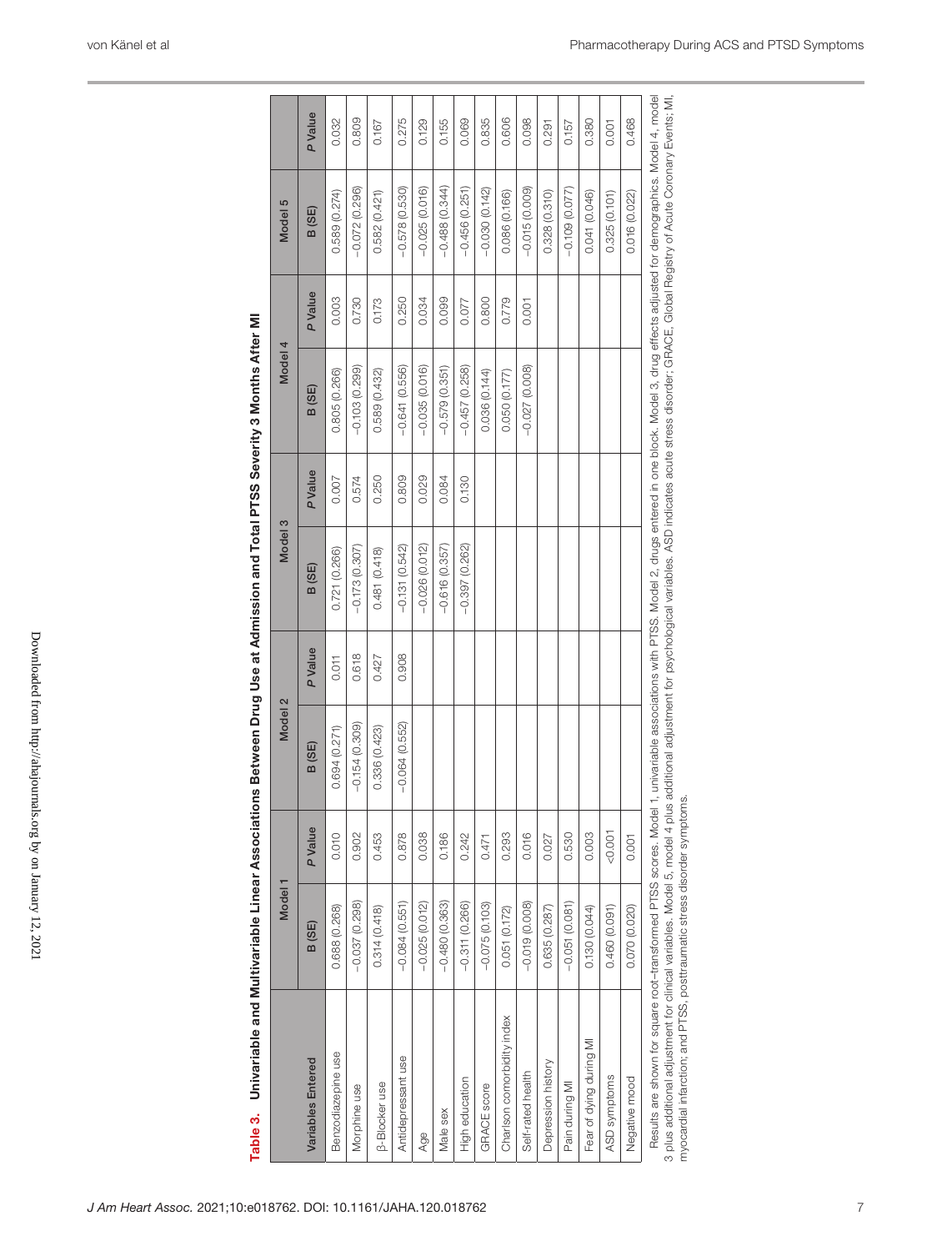identified risk factors for cardiac disease–induced PTSS.13 The magnitude of this association was clinically significant. In a complementary analysis, we found an almost 4-fold increased relative risk of clinical PTSD (full and subsyndromal PTSD combined) in patients with benzodiazepine exposure during MI. To the extent that CIs were wide and the number of 18 patients with a diagnosis of clinical PTSD allowed statistical adjustment for few variables only, this result must be interpreted carefully. Nonetheless, the prevalence of 11.7% of clinical PTSD in our sample corresponds well to the prevalence of 12% (95% CI, 9%–16%) for clinically significant ACS-induced PTSS in a previous meta-analysis.14 Therefore, the distribution of CAPS scores permitted us to find clinically significant effects of benzodiazepine use on ACS-induced PTSS, not only along a continuum of PTSS severity, but also with clinical relevance. Furthermore, for the development of ACS-induced PTSS, the effects of benzodiazepines could be at least as important as those of known risk factors. Younger age and several psychological variables correlated significantly with the CAPS total severity score, but benzodiazepine use emerged as the only significant predictor besides ASD symptoms in the fully adjusted model.

Our observation that administration of a benzodiazepine during ACS is associated with increased PTSS is consistent with meta-analytic data from other study populations suggesting that benzodiazepines may significantly increase the risk of developing PTSD when used after recent trauma.<sup>16,17</sup> For instance, in one study, adults on mechanical ventilation and sedated with midazolam showed clinically significant PTSS 2 months later.37 In another study, the total dose of lorazepam that mechanically ventilated patients received during the intensive care unit stay was associated with PTSS severity 6 months after discharge.38 On the basis of clinical and experimental studies, benzodiazepines could interfere with relearning in the recovery from trauma, increasing patients' vulnerability to react with posttraumatic behaviors at times of stress and trauma-related cues.<sup>17</sup> Inhibited adaptation to trauma-related memories<sup>39</sup> could explain our observation of a significant and independent association of benzodiazepine use during ACS with reexperiencing symptoms, but not with avoidance/numbing and hyperarousal symptoms. We could not confirm earlier assumptions that the association of benzodiazepine use with PTSS could simply reflect the fact that patients with increased peritraumatic anxiety<sup>16</sup> or  $ASD^{38}$ are more likely to receive benzodiazepines, as we controlled in our analyses for fear of dying and ASD symptoms. However, there might be other reasons for confounding by indication (ie, the types of patients who clinicians believe could benefit from benzodiazepines could be exactly those patients who are more likely to develop PTSS after ACS, regardless of exposure to a benzodiazepine).

Our findings on benzodiazepine use as a potential risk factor for ACS-induced PTSS should not discount the short-term antianxiety and pain-alleviating effects of benzodiazepines. In addition, benzodiazepines may have beneficial cardiovascular effects, directly or indirectly, via anxiety reduction; these include vasodilation, anti-ischemic and antiarrhythmic properties, platelet inhibition, and lowering of catecholamine levels.<sup>10</sup> A potential alternative to benzodiazepine treatment is reassurance of anxious patients admitted with ACS and their significant others.<sup>6</sup> Unfortunately, this recommendation is often not sufficiently implemented in everyday clinical practice because of time constraints and lack of awareness. Moreover, in a previous study, nonpharmacological management of anxiety by clinicians was not associated with a reduction in anxiety levels in patients admitted with ACS, whereas pharmacological management showed an effect.<sup>3</sup> Still, clinicians should be aware that ACS-induced PTSS have been associated with an increased risk of recurrent cardiac events and all-cause mortality.<sup>14</sup> Therefore, in patients who are candidates for benzodiazepines, the search for effective and early behavioral in-hospital interventions to prevent ACS-induced PTSS could particularly be justified.40 Targeted means, such as avoiding emergency department crowding,41 could also counteract potentially adverse effects of benzodiazepine use on the development of ACS-induced PTSS.

We further found that, in contrast to benzodiazepine exposure during ACS, exposure to morphine and β-blockers and current use of antidepressants was not significantly associated with the development of PTSS. This is consistent with the available evidence from randomized controlled trials on early pharmacotherapy in survivors of noncardiac trauma.22,23,42 However, such studies are rare, precluding meta-analysis on effects of morphine,<sup>42</sup> which reduced PTSD incidence in civilian and military patients, $18,19$  but may delay onset of action of oral antiplatelet agents in patients with ACS.<sup>43</sup> In addition, only propranolol was tested,<sup>23</sup> a lipophilic and nonselective β-blocker, able to cross the blood-brain barrier and to block traumatic memory consolidation,<sup>44</sup> but not administered during ACS. Interestingly, metoprolol, which is also lipophilic but a selective β1-adrenoreceptor antagonist, was previously suggested to have fear-reducing properties after trauma.45 In a previous study, patients exposed to β-blockers during emergency department evaluation for ACS had less severe PTSS at 1 month, although not the subgroup with confirmed ACS, and, unfortunately, the types of used β-blockers were unknown.<sup>24</sup> Previous trials with escitalopram were not prevention, but early treatment, trials, $46,47$  and our patients were taking antidepressants yet before MI, pointing to the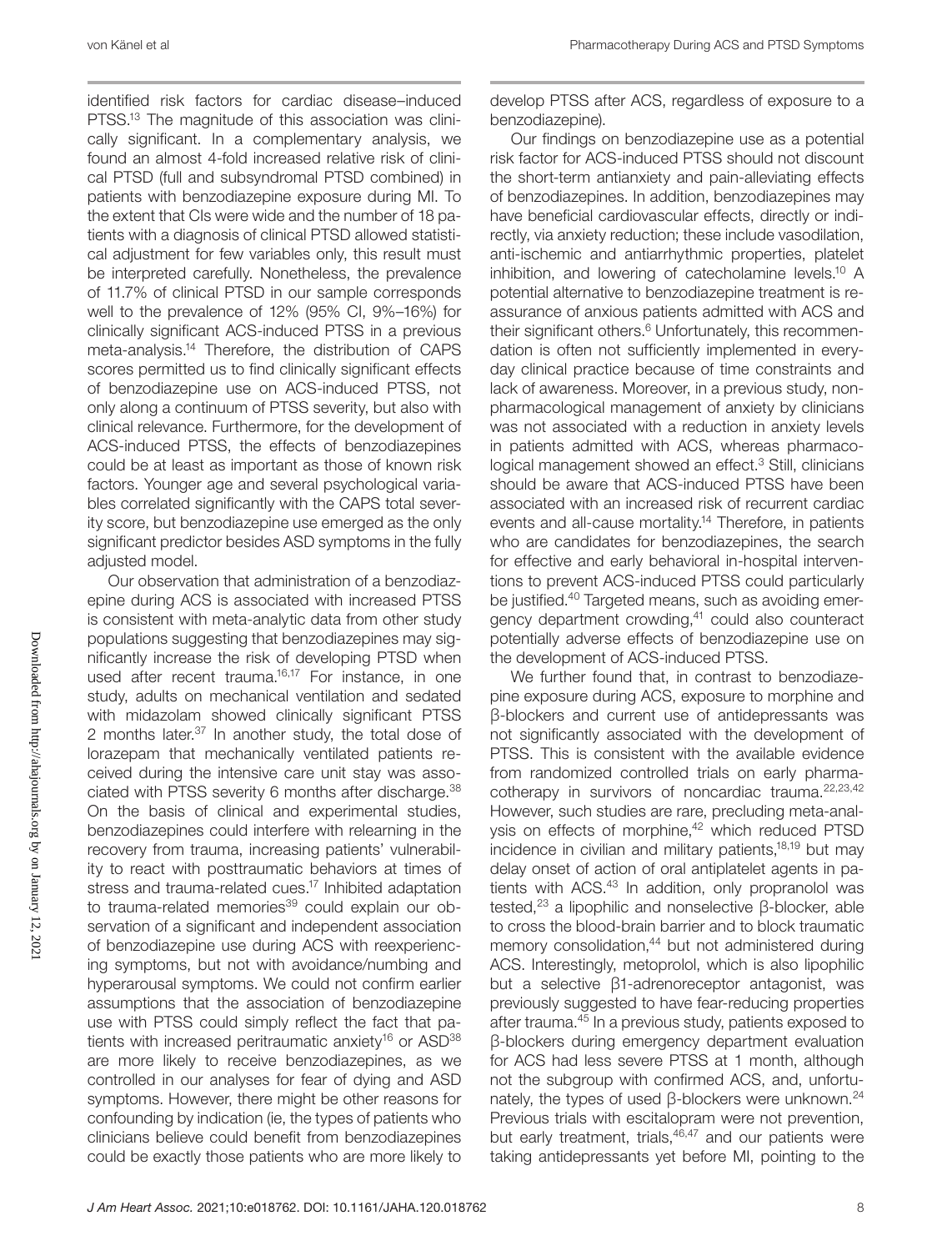vulnerable health of this small subgroup. Specifically, current use of antidepressants was associated with a history of lifetime depression, poorer self-rated health, and negative mood. The rate of almost 30% of preexisting depression in our study participants is consistent with other cardiovascular literature.<sup>48</sup> The low number of patients with current use of antidepressants, and the high number exposed to morphine and metoprolol during ACS as well, made it difficult to find a significant group difference for the development of PTSS. Clearly, we would need randomized controlled trials to demonstrate potentially preventive effects of early pharmacotherapy on the development of ACS-induced PTSS if cardiovascular adverse effects of drug candidates will not prohibit this.

Our study yielded further results with potential clinical relevance. In accordance with guidelines for the pharmacological management of patients with STEMI,<sup>6</sup> we observed more frequent morphine and β-blocker use in STEMI than non–ST-segment–elevation MI, and increased fear of dying in the 38% of patients who received a benzodiazepine. Chest pain can augment anxiety,<sup>10</sup> a possible explanation for why fear of dying was associated with morphine use in our patients. In contrast, pain intensity was not associated with any drug, but this could be a result of our study design. Patients were eligible to participate when they had increased pain during MI, for which the vast majority received morphine treatment. This could have masked an association between pain scores and morphine use. The same could apply to metoprolol, previously shown to reduce pain,<sup>11</sup> which was administered in about 90% of our patients. The variance in fear of dying scores was wider, which may have helped to reveal significant associations with morphine and benzodiazepine use. These interpretations must consider that fear of dying and pain, but also negative mood, were assessed several hours after drug administration, precluding causal inferences. As negative mood was significantly elevated in patients who had received a benzodiazepine, the benzodiazepine could have induced negative mood, but the latter could also have augmented self-reports on fear of dying in patients' retrospect.

The assessment of PTSS with a clinical interview and of a range of potentially important confounding variables were strengths of our study, which also had its limitations. The findings are based on a secondary analysis of data collected from patients with elevated levels of pain and fear of dying who participated in a behavioral intervention trial. The association between benzodiazepine use and PTSS is purely observational, was at the lower end of a clinically important effect size, and does not prove causality. Particularly, it is possible that the same patient characteristics that lead to PTSS lead to prescribing a benzodiazepine in the setting of an acute MI. Precise information on the dosage and time of administration of drugs was not available. The sample size precluded inclusion of further covariates in statistical models, including health behaviors, so residual confounding remains a possibility. Our results may not be transferable to populations of patients with ACS who have less peritraumatic distress but greater diversity in terms of sociodemographic characteristics and medical comorbidity. In particular, the low proportion of female patients did not allow a stratified analysis by sex. The null findings on hyperarousal symptoms must be interpreted with caution because of the poor reliability of the scale, and whether results would hold with the new *Diagnostic and Statistical Manual of Mental Disorders, Fifth Edition (DSM-5*) criteria for PTSD is unclear.

Taken together, we found that benzodiazepine exposure during ACS was associated with increased MI-induced PTSS severity after 3 months. No such effects were observed for exposure to morphine, exposure to β-blockers, and current use of antidepressants during ACS.

#### ARTICLE INFORMATION

Received August 7, 2020; accepted December 4, 2020.

#### Affiliations

From the Department of Consultation-Liaison Psychiatry and Psychosomatic Medicine, University Hospital Zurich, University of Zurich, Switzerland (R.v.K., R.E.M.-L., M.P., A.P.P.); Department of Cardiology, Clinic Barmelweid, Barmelweid, Switzerland (J.-P.S.); Clienia Schlössli AG, Oetwil am See, Zurich, Switzerland (R.E.M.-L.); Complementary and Integrative Medicine, University Hospital Zurich, University of Zurich, Switzerland (J.B.); Department of Health Psychology and Behavioral Medicine, University of Bern, Switzerland (H.Z.); University of Zurich, Switzerland (U.S.); Department of Cardiology (A.P.P.) and Cardiac Imaging, Department of Nuclear Medicine, University Hospital Zurich, University of Zurich, Switzerland (A.P.P.).

#### Sources of Funding

The MI-SPRINT (Myocardial Infarction–Stress Prevention Intervention) trial, including the study presented herein, was funded by grant 140960 from the Swiss National Science Foundation to Drs von Känel (principal investigator), Schmid, Schnyder, Znoj, and Barth. Additional funding came from the Teaching and Research Directorate, Bern University Hospital, Bern, Switzerland.

#### **Disclosures**

None.

#### Supplementary Material Table S1

#### **REFERENCES**

- 1. Cassem NH, Hackett TP. Psychiatric consultation in a coronary care unit. *Ann Intern Med*. 1971;75:9–14.
- 2. Moser DK, Riegel B, McKinley S, Doering LV, An K, Sheahan S. Impact of anxiety and perceived control on in-hospital complications after acute myocardial infarction. *Psychosom Med*. 2007;69:10–16.
- 3. Frazier SK, Moser DK, O'Brien JL, Garvin BJ, An K, Macko M. Management of anxiety after acute myocardial infarction. *Heart Lung*. 2002;31:411–420.
- 4. Moser DK, Dracup K. Is anxiety early after myocardial infarction associated with subsequent ischemic and arrhythmic events? *Psychosom Med*. 1996;58:395–401.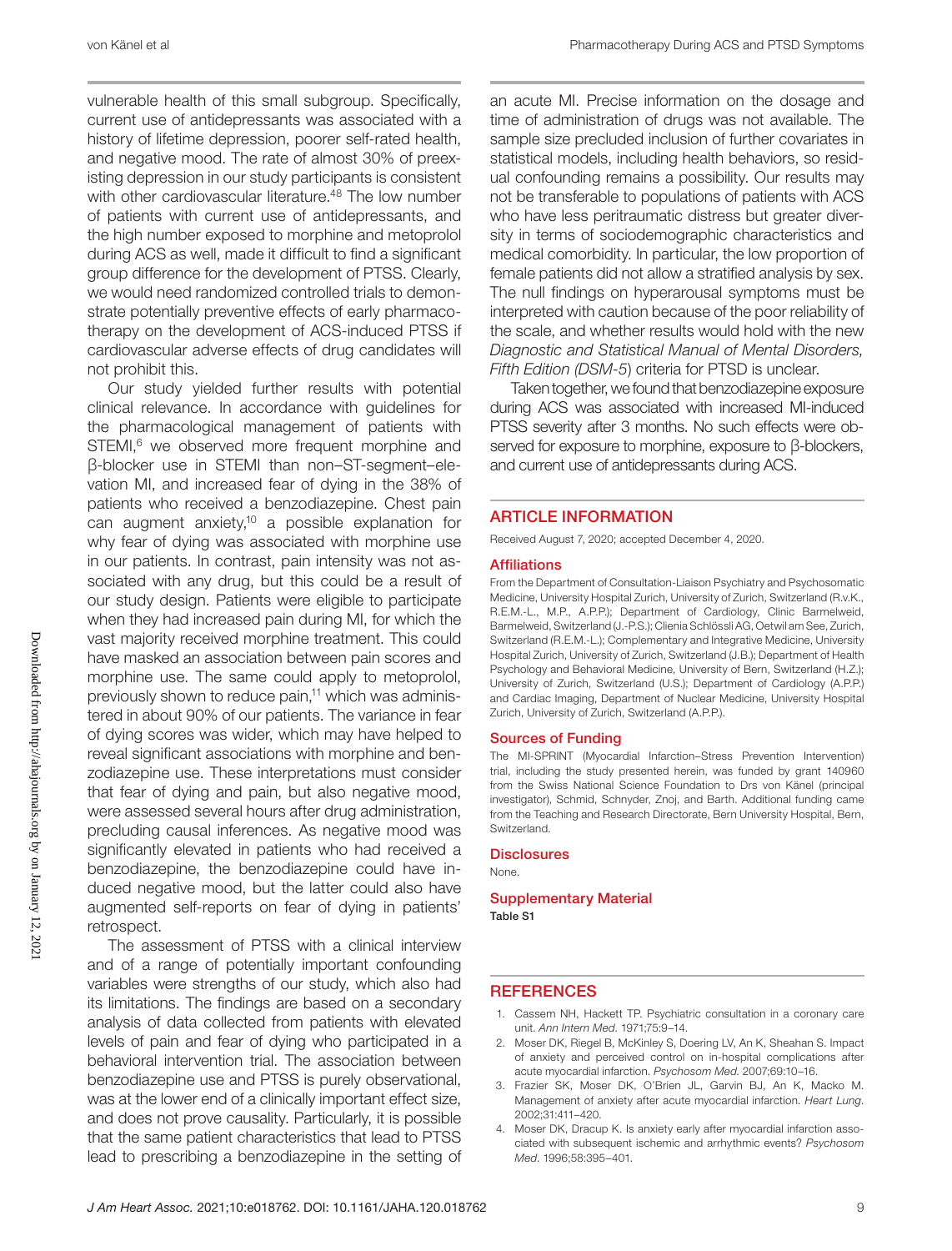- 5. Grace SL, Abbey SE, Irvine J, Shnek ZM, Stewart DE. Prospective examination of anxiety persistence and its relationship to cardiac symptoms and recurrent cardiac events. *Psychother Psychosom*. 2004;73:344–352.
- 6. Ibanez B, James S, Agewall S, Antunes MJ, Bucciarelli-Ducci C, Bueno H, Caforio ALP, Crea F, Goudevenos JA, Halvorsen S, et al. 2017 ESC guidelines for the management of acute myocardial infarction in patients presenting with ST-segment elevation: the Task Force for the management of acute myocardial infarction in patients presenting with ST-segment elevation of the European Society of Cardiology (ESC). *Eur Heart J*. 2018;39:119–177.
- 7. Whitehead DL, Strike P, Perkins-Porras L, Steptoe A. Frequency of distress and fear of dying during acute coronary syndromes and consequences for adaptation. *Am J Cardiol*. 2005;96:1512–1516.
- 8. Sundström BW, Bång A, Karlsson T, Winge K, Lundberg C, Herlitz J. Anxiolytics in patients suffering a suspected acute coronary syndrome: multi-centre randomised controlled trial in Emergency Medical Service. *Int J Cardiol*. 2013;168:3580–3587.
- 9. Peacock WF, Hollander JE, Diercks DB, Lopatin M, Fonarow G, Emerman CL. Morphine and outcomes in acute decompensated heart failure: an ADHERE analysis. *Emerg Med J*. 2008;25:205–209.
- 10. Huffman JC, Stern TA. The use of benzodiazepines in the treatment of chest pain: a review of the literature. *J Emerg Med*. 2003;25:427–437.
- 11. Zedigh C, Alho A, Hammar E, Karlsson T, Kellerth T, Svensson L, Grimbrandt E, Herlitz J. Aspects on the intensity and the relief of pain in the prehospital phase of acute coronary syndrome: experiences from a randomized clinical trial. *Coron Artery Dis*. 2010;21:113–120.
- 12. Herlitz J, Bång A, Omerovic E, Wireklint-Sundström B. Is pre-hospital treatment of chest pain optimal in acute coronary syndrome? The relief of both pain and anxiety is needed. *Int J Cardiol*. 2011;149:147–151.
- 13. Vilchinsky N, Ginzburg K, Fait K, Foa EB. Cardiac-disease-induced PTSD (CDI-PTSD): a systematic review. *Clin Psychol Rev*. 2017;55:92–106.
- 14. Edmondson D, Richardson S, Falzon L, Davidson KW, Mills MA, Neria Y. Posttraumatic stress disorder prevalence and risk of recurrence in acute coronary syndrome patients: a meta-analytic review [published correction appears in PLoS One. 2019;14:e0213635]. *PLoS One*. 2012;7:e38915.
- 15. von Känel R, Hari R, Schmid JP, Wiedemar L, Guler E, Barth J, Saner H, Schnyder U, Begré S. Non-fatal cardiovascular outcome in patients with posttraumatic stress symptoms caused by myocardial infarction. *J Cardiol*. 2011;58:61–68.
- 16. Parker AM, Sricharoenchai T, Raparla S, Schneck KW, Bienvenu OJ, Needham DM. Posttraumatic stress disorder in critical illness survivors: a metaanalysis. *Crit Care Med*. 2015;43:1121–1129.
- 17. Guina J, Rossetter SR, DeRhodes BJ, Nahhas RW, Welton RS. Benzodiazepines for PTSD: a systematic review and meta-analysis. *J Psychiatr Pract*. 2015;21:281–303.
- 18. Bryant RA, Creamer M, O'Donnell M, Silove D, McFarlane AC. A study of the protective function of acute morphine administration on subsequent posttraumatic stress disorder. *Biol Psychiatry*. 2009;65:438–440.
- 19. Holbrook TL, Galarneau MR, Dye JL, Quinn K, Dougherty AL. Morphine use after combat injury in Iraq and post-traumatic stress disorder. *N Engl J Med*. 2010;362:110–117.
- 20. Hari R, Begré S, Schmid JP, Saner H, Gander ML, von Känel R. Change over time in posttraumatic stress caused by myocardial infarction and predicting variables. *J Psychosom Res*. 2010;69:143–150.
- 21. Guler E, Schmid JP, Wiedemar L, Saner H, Schnyder U, von Känel R. Clinical diagnosis of posttraumatic stress disorder after myocardial infarction. *Clin Cardiol*. 2009;32:125–129.
- 22. Amos T, Stein DJ, Ipser JC. Pharmacological interventions for preventing post-traumatic stress disorder (PTSD). *Cochrane Database Syst Rev*. 2014;7:CD006239.
- 23. Astill Wright L, Sijbrandij M, Sinnerton R, Lewis C, Roberts NP, Bisson JI. Pharmacological prevention and early treatment of post-traumatic stress disorder and acute stress disorder: a systematic review and meta-analysis. *Transl Psychiatry*. 2019;9:334.
- 24. Meli L, Chang BP, Shimbo D, Swan BW, Edmondson D, Sumner JA. Beta blocker administration during emergency department evaluation for acute coronary syndrome is associated with lower posttraumatic stress symptoms 1-month later. *J Trauma Stress*. 2017;30:313–317.
- 25. Meister R, Princip M, Schmid JP, Schnyder U, Barth J, Znoj H, Herbert C, von Känel R. Myocardial Infarction - Stress PRevention INTervention (MI-SPRINT) to reduce the incidence of posttraumatic stress after acute myocardial infarction through trauma-focused psychological

counseling: study protocol for a randomized controlled trial. *Trials*. 2013;14:329.

- 26. von Känel R, Barth J, Princip M, Meister-Langraf RE, Schmid JP, Znoj H, Herbert C, Schnyder U. Early psychological counseling for the prevention of posttraumatic stress induced by acute coronary syndrome: the MI-SPRINT randomized controlled trial. *Psychother Psychosom*. 2018;87:75–84.
- 27. von Känel R, Hari R, Schmid JP, Saner H, Begré S. Distress related to myocardial infarction and cardiovascular outcome: a retrospective observational study. *BMC Psychiatry*. 2011;11:98.
- 28. Bopp M, Minder CE; Swiss National Cohort. Mortality by education in German speaking Switzerland, 1990–1997: results from the Swiss National Cohort. *Int J Epidemiol*. 2003;32:346–354.
- 29. Fox KA, Dabbous OH, Goldberg RJ, Pieper KS, Eagle KA, Van de Werf F, Avezum A, Goodman SG, Flather MD, Anderson FA Jr, et al. Prediction of risk of death and myocardial infarction in the six months after presentation with acute coronary syndrome: prospective multinational observational study (GRACE). *BMJ*. 2006;333:1091.
- 30. Charlson ME, Pompei P, Ales KL, MacKenzie CR. A new method of classifying prognostic comorbidity in longitudinal studies: development and validation. *J Chronic Dis*. 1987;40:373–383.
- 31. Dyer MT, Goldsmith KA, Sharples LS, Buxton MJ. A review of health utilities using the EQ-5D in studies of cardiovascular disease. *Health Qual Life Outcomes*. 2010;8:13.
- 32. Helfricht S, Landolt MA, Moergeli H, Hepp U, Wegener D, Schnyder U. Psychometric evaluation and validation of the German version of the Acute Stress Disorder Scale across two distinct trauma populations. *J Trauma Stress*. 2009;22:476–480.
- 33. Denollet J. Emotional distress and fatigue in coronary heart disease: the Global Mood Scale (GMS). *Psychol Med*. 1993;23:111–121.
- 34. Schnyder U, Moergeli H. German version of Clinician-Administered PTSD Scale. *J Trauma Stress*. 2002;15:487–492.
- 35. Blanchard EB, Hickling EJ, Taylor AE, Forneris CA, Loos W, Jaccard J. Effects of varying scoring rules of the Clinician-Administered PTSD Scale (CAPS) for the diagnosis of post-traumatic stress disorder in motor vehicle accident victims. *Behav Res Ther*. 1995;33:471–475.
- 36. Wade DM, Howell DC, Weinman JA, Hardy RJ, Mythen MG, Brewin CR, Borja-Boluda S, Matejowsky CF, Raine RA. Investigating risk factors for psychological morbidity three months after intensive care: a prospective cohort study. *Crit Care*. 2012;16:R192.
- 37. Samuelson KA, Lundberg D, Fridlund B. Stressful memories and psychological distress in adult mechanically ventilated intensive care patients—a 2-month follow-up study. *Acta Anaesthesiol Scand*. 2007;51:671–678.
- 38. Girard TD, Shintani AK, Jackson JC, Gordon SM, Pun BT, Henderson MS, Dittus RS, Bernard GR, Ely EW. Risk factors for post-traumatic stress disorder symptoms following critical illness requiring mechanical ventilation: a prospective cohort study. *Crit Care*. 2007;11:R28.
- 39. Gelpin E, Bonne O, Peri T, Brandes D, Shalev AY. Treatment of recent trauma survivors with benzodiazepines: a prospective study. *J Clin Psychiatry*. 1996;57:390–394.
- 40. Birk JL, Sumner JA, Haerizadeh M, Heyman-Kantor R, Falzon L, Gonzalez C, Gershengoren L, Shapiro P, Edmondson D, Kronish IM. Early interventions to prevent posttraumatic stress disorder symptoms in survivors of life-threatening medical events: a systematic review. *J Anxiety Disord*. 2019;64:24–39.
- 41. Edmondson D, Shimbo D, Ye S, Wyer P, Davidson KW. The association of emergency department crowding during treatment for acute coronary syndrome with subsequent posttraumatic stress disorder symptoms. *JAMA Intern Med*. 2013;173:472–474.
- Sijbrandij M, Kleiboer A, Bisson Jl, Barbui C, Cuijpers P. Pharmacological prevention of post-traumatic stress disorder and acute stress disorder: a systematic review and meta-analysis [published correction appears in Lancet Psychiatry. 2015;2:584]. *Lancet Psychiatry*. 2015;2:413–421.
- 43. Parodi G, Bellandi B, Xanthopoulou I, Capranzano P, Capodanno D, Valenti R, Stavrou K, Migliorini A, Antoniucci D, Tamburino C, et al. Morphine is associated with a delayed activity of oral antiplatelet agents in patients with ST-elevation acute myocardial infarction undergoing primary percutaneous coronary intervention. *Circ Cardiovasc Interv*. 2014;8:e001593. DOI: [10.1161/CIRCINTERV](https://doi.org/10.1161/CIRCINTERVENTIONS.114.001593) [ENTIONS.114.001593](https://doi.org/10.1161/CIRCINTERVENTIONS.114.001593).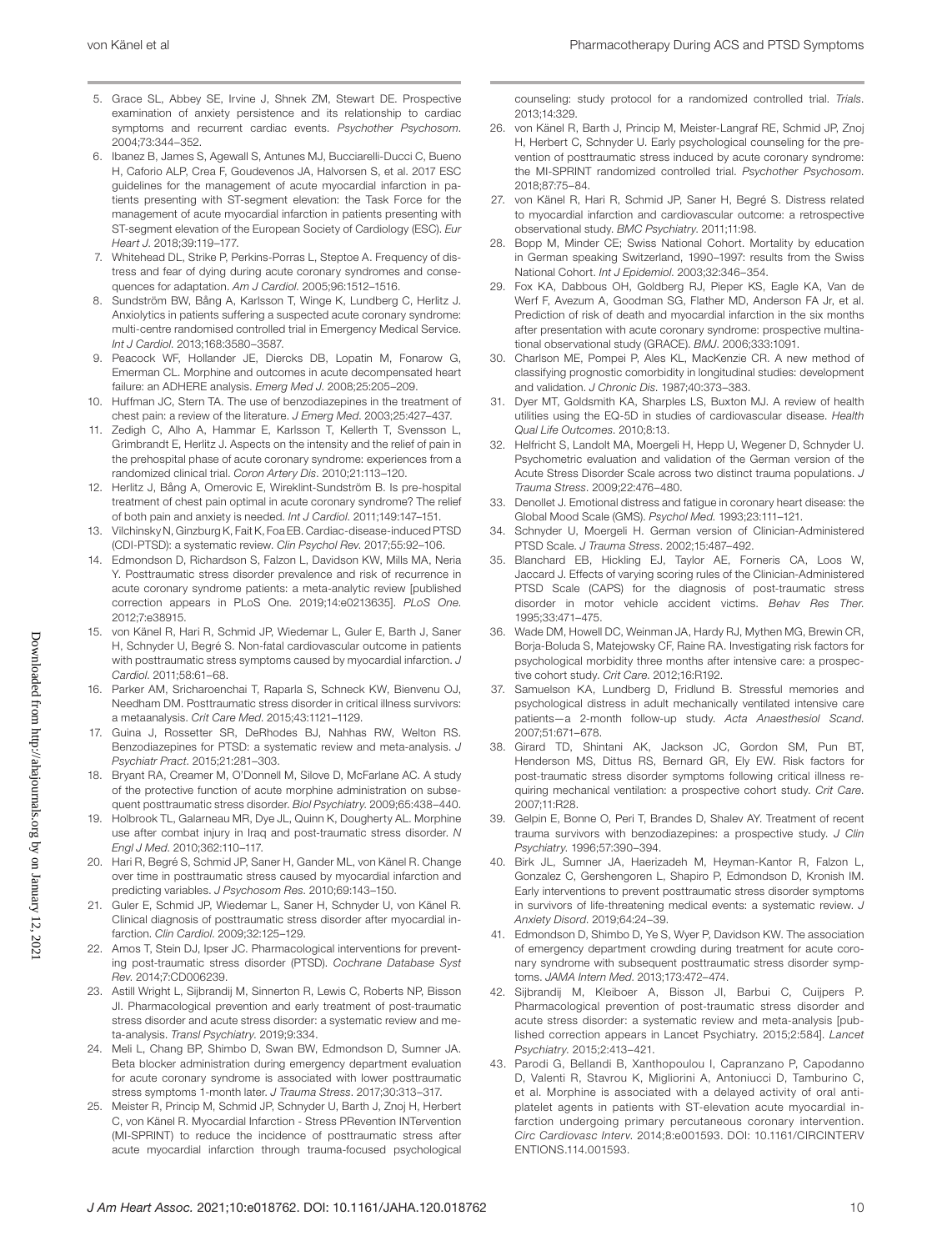- 44. Pitman RK, Delahanty DL. Conceptually driven pharmacologic approaches to acute trauma. *CNS Spectr*. 2005;10:99–106.
- 45. Luo Y, Li Z, Tu Q, Xia L. Metoprolol decreases retention of fear memory and facilitates long-term depression in lateral amygdala. *Behav Pharmacol*. 2020;31:535–543.
- 46. Suliman S, Seedat S, Pingo J, Sutherland T, Zohar J, Stein DJ. Escitalopram in the prevention of posttraumatic stress disorder: a pilot randomized controlled trial. *BMC Psychiatry*. 2015;15:24.
- 47. Shalev AY, Ankri Y, Israeli-Shalev Y, Peleg T, Adessky R, Freedman S. Prevention of posttraumatic stress disorder by early treatment: results from the Jerusalem Trauma Outreach And Prevention study. *Arch Gen Psychiatry*. 2012;69:166–176.
- 48. Chamberlain AM, Vickers KS, Colligan RC, Weston SA, Rummans TA, Roger VL. Associations of preexisting depression and anxiety with hospitalization in patients with cardiovascular disease. *Mayo Clin Proc*. 2011;86:1056–1062.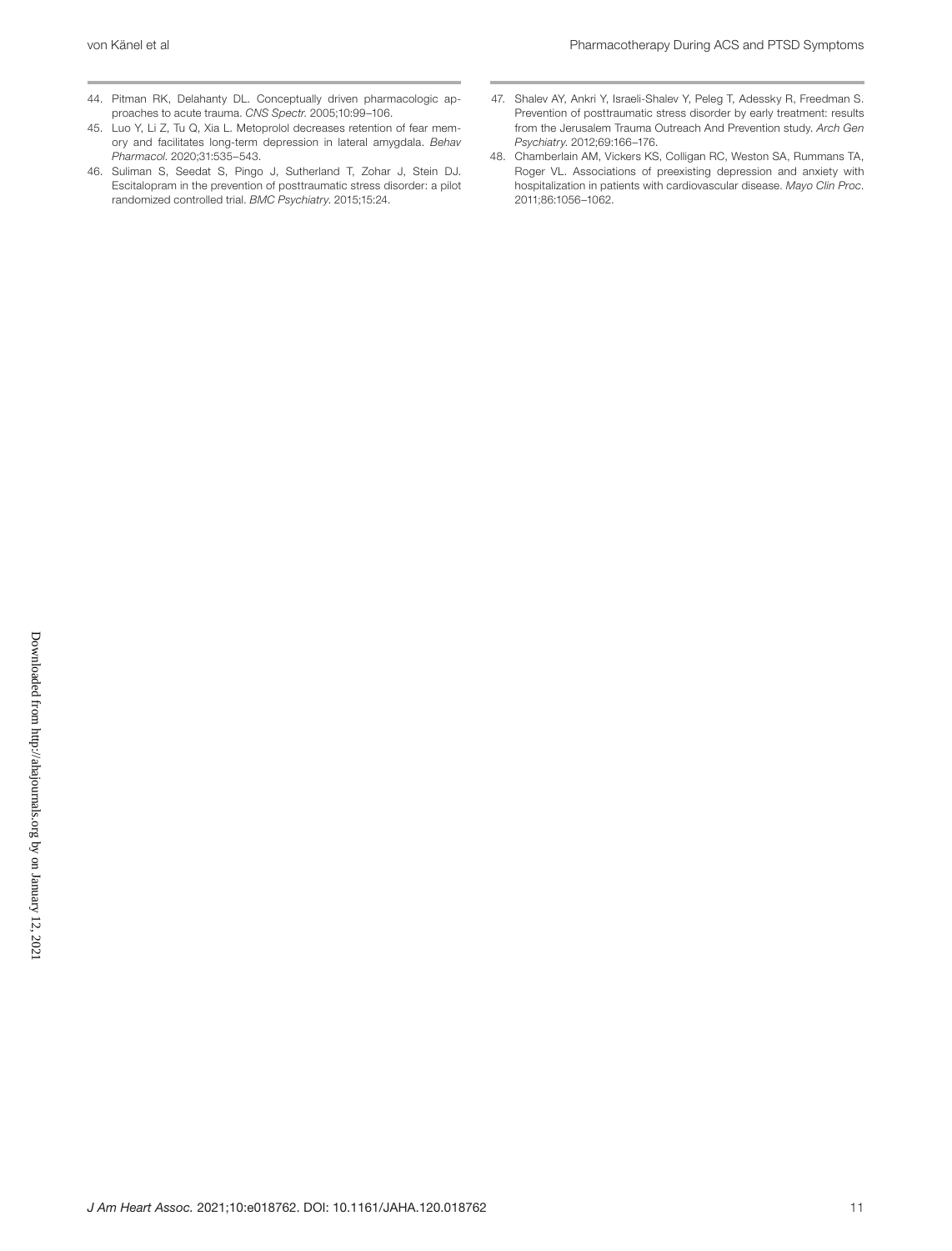# **SUPPLEMENTAL MATERIAL**